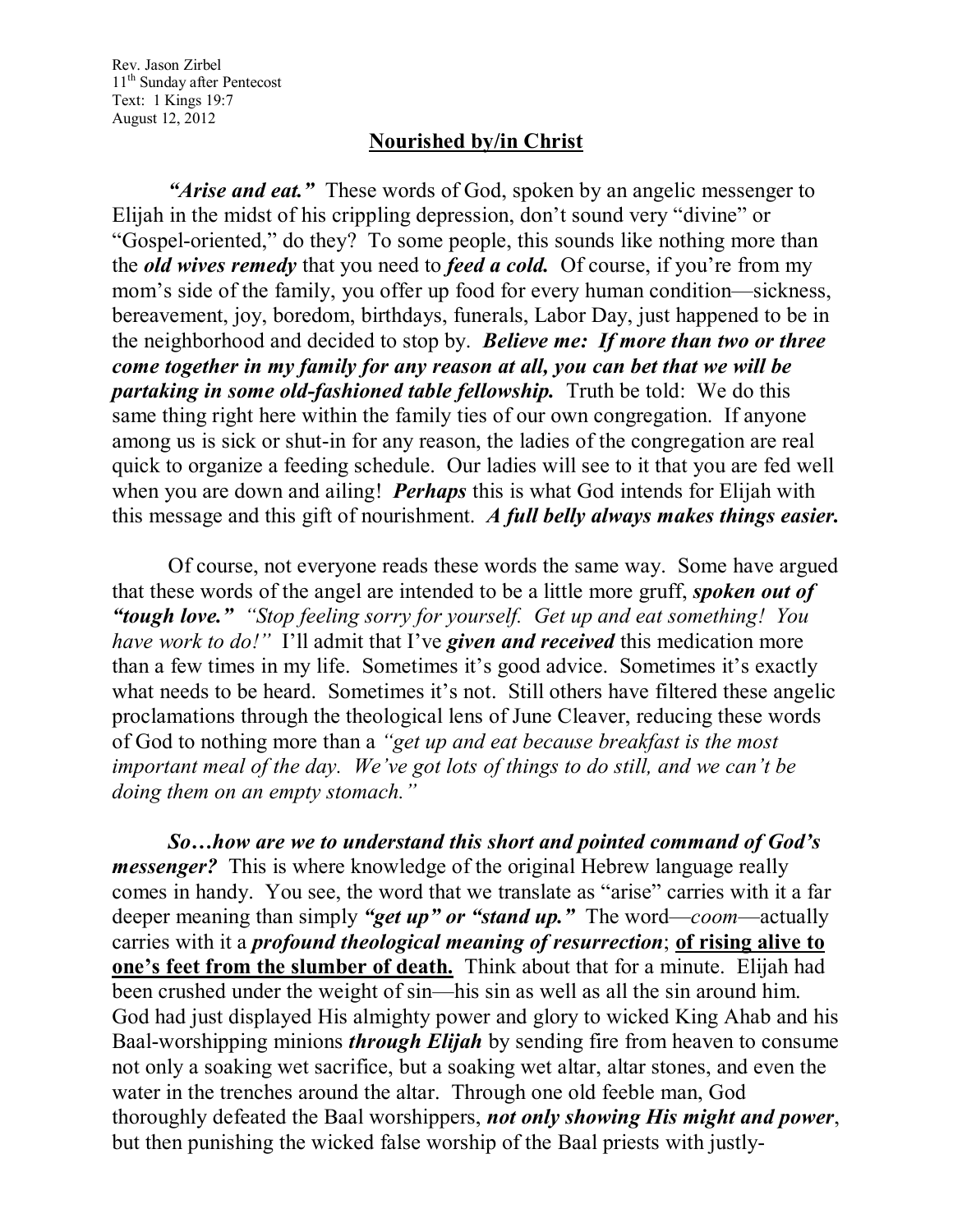deserved death. We're told that Elijah ordered the Israelites who were gathered for the showdown to round up all the false prophets and priests—*over 450 of them*—and then he slaughtered them. Now, you would think that such a display would bring about *a certain kind of penitent fear within the hearts and minds of everyone else*, right? It didn't, at least not in the heart and mind of wicked Queen Jezebel, who vowed to Elijah that by the same time tomorrow he would suffer the same gruesome and miserable death.

This is just too much for Elijah to take. Not only does God's divine display fall on *blind eyes and deaf ears*, but he gets the blame for it, becoming public enemy number one—all for staying faithful and carrying out his ministerial calling. Elijah's soul has been crushed. *He's been emotionally eviscerated—gutted. "Why bother? No one cares! O Lord, take me out of this hell-hole! Let me escape! Deliver me, for I am miserable!"* This is what it means to be poor in Spirit. Everything else in life is gone; your pride, your hope, your confidence, your sense of independence. All that is left is faith in God; a faith that is probably extremely battered, bruised, and on the ropes. This is where Elijah is at. He flees the region and ends up wandering out into the desert. After just one day in the desert he finds a shade tree and lays down, *waving the proverbial white flag of surrender and asking that God just end it now. "Take me. I'm ready. I've tried and tried and I can't do any better than any of the guys before me. Just let me die in peace."* 

And what does God do? **Not what Elijah wants!** He sends His angel to Elijah, bringing him life-giving bread and water. Not only that, but the angel also brings the very Word of God, saying to him, *"Arise,"* that is, *"be resurrected unto new life;"* the Word of God that God Himself attaches to this ordinary bread and water. Maybe it's just me, but this talk of bread, water, eating, and drinking—all connected to God's Word of resurrection *seems quite sacramental-ish*, doesn't it?

Now, does Elijah listen? Does he recognize the angel and his message for who and what they really are—the messenger of God Himself bringing God's own Word and promise and remedy to him? *Sort of.* Elijah did eat and drink, didn't he? He did heed that part of the command. However, did he listen and obey completely? Well…he did lie back down again, resuming his pity party. *But God doesn't let it continue.* This time He sends the "angel of the Lord." At first glance, this probably doesn't mean anything to most of you. It probably just seems like a way of saying the same thing a little differently, perhaps with a little more *flare for emphasis.* It may surprise you to hear that this specific title, *"The Angel of the Lord,"* as it is used throughout the Old Testament, is often understood to refer specifically to the Second Person of the Holy Trinity—Jesus Christ, preincarnate. All other angels are just spoken of in a generic sense (i.e. "an angel") or are specifically named (i.e. the archangels Gabriel or Michael).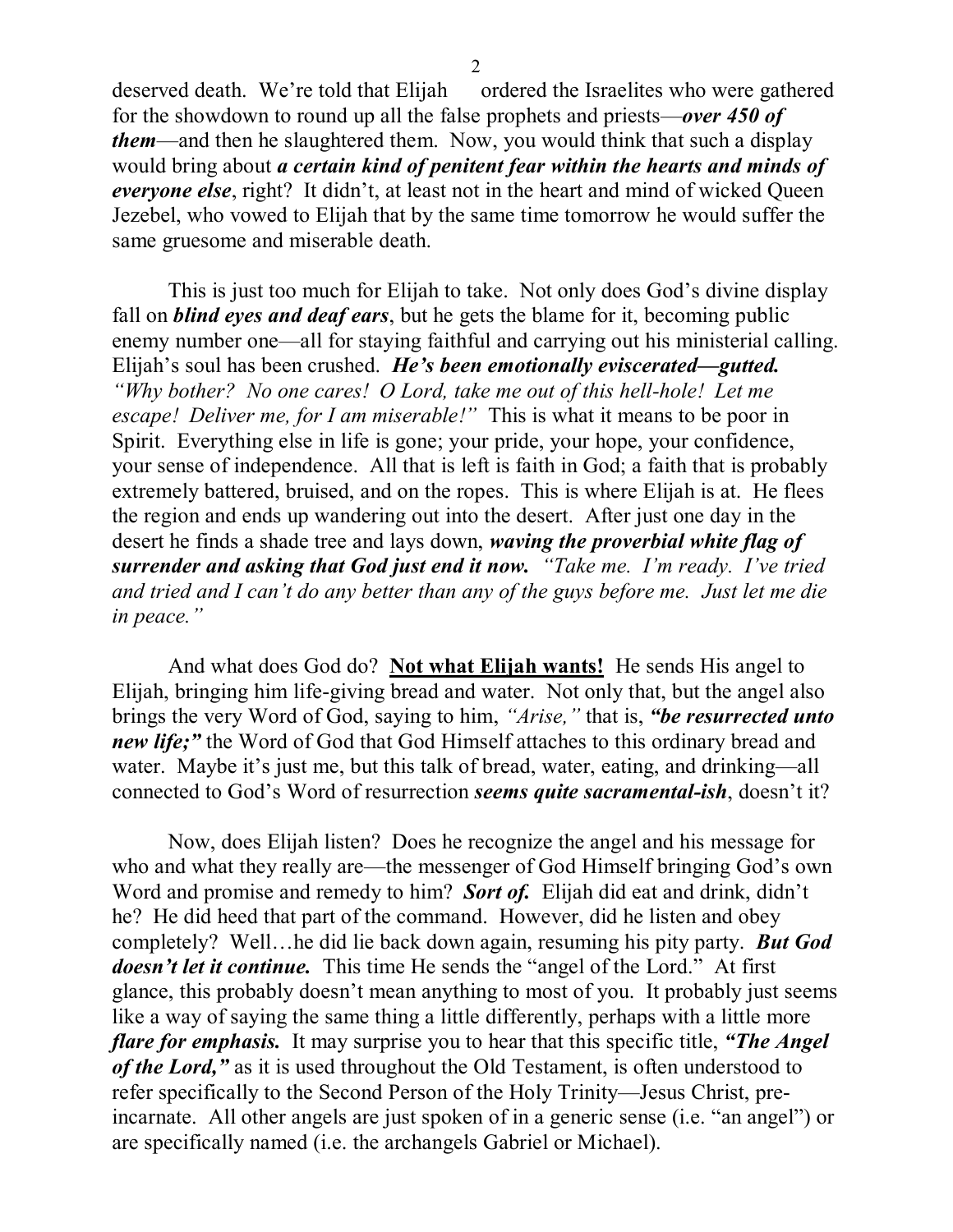Chew on that one for a while! *Elijah first sees and beholds a "generic/common" angel, who brings the very Word and gifts of God.* Elijah basically blows him off and goes back to what he was doing. We're told that he ate and drank, but it was more less a picking at the food and nothing more. How many of you have felt terrible and didn't want to eat or drink? **This is a classic symptom of depression.** But then comes the Angel of the Lord—Jesus Christ speaking the very same thing. Notice, too, that the Angel of the Lord doesn't bring *different* bread and water. He doesn't bring *more* bread and water. He points Elijah back to the gifts of sustenance that had *already* been brought and basically ignored. The Angel of the Lord comes and proclaims *the same exact Word of God,* calling Elijah to be resurrected out of this pit of sinful despair and to eat and drink what God has already given him. Why? Because the journey; the plan that God has in store for Elijah didn't involve throwing in the towel and laying down to await death.

*Elijah listened this time, didn't he?* Can you imagine what this place would look like and sound like if Jesus Christ—in the flesh—stood here and spoke directly to you, instead of speaking to you through the simple and humble means of His called and ordained mouthpiece? Can you imagine how different communion would be received and taught in our land if Jesus Christ Himself—in the flesh stood here and said, *"Take and eat…this IS MY BODY for the complete forgiveness of all your sins."* Can you imagine the *stammering and stuttering* that would be heard throughout our land if Jesus Christ—in the flesh—stood here and said, *"Why are you keeping little children from Me in baptism? Why are you telling people that baptism doesn't save them? I've already said that it most certainly does save them! Why are you demanding that people be fully immersed, or else they can't consider themselves baptized? I have never said such a thing! You're putting words into My mouth instead of letting My words come out of your mouth! Your plans are not my plans."*

My friends: Before we close, I want you to understand that when the bad times hit in your life; when you want to just quit and lay down and die, your Lord and God does have a plan for you. This is a true and faithful statement. But…*what does this mean?* Does it mean that life will no longer be rough? As a child of God living in this fallen and sinful world, there are going to be—*rest assured*—trials, tribulations, and pitfalls. There are going to be those times when you do want to just wander off the grid, disappear from sight and call out to God, asking that He would make the *pain and suffering stop.* Guys: You don't get a pass or immunity from pain and suffering simply because you have your name on a church's roster.